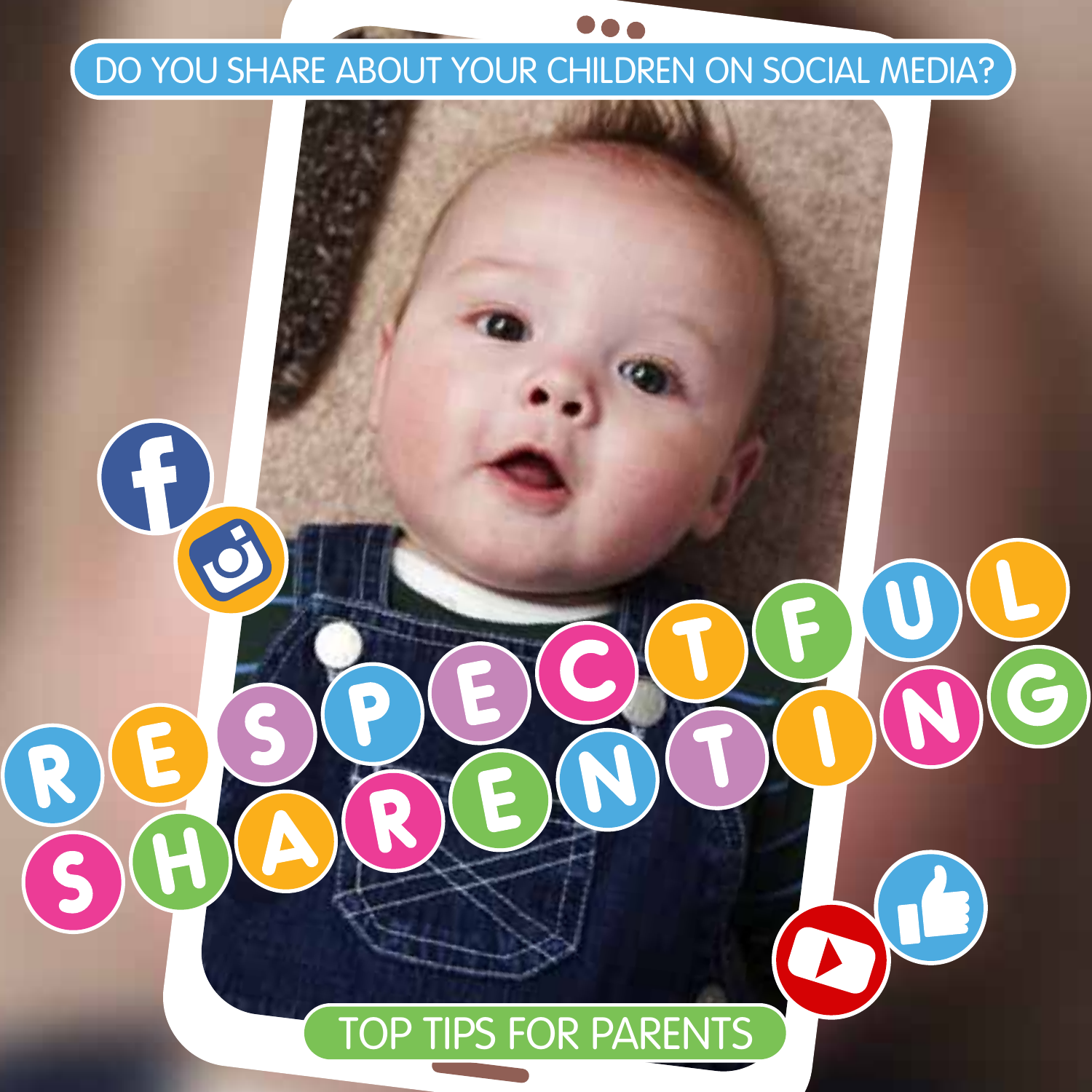

## What is 'Sharenting'?

Sharenting is when parents share information or photos about their children online e.g. Facebook, Instagram, Blogging etc. Parents have always enjoyed sharing photos and stories about their children, but the online audience can be huge and include people who aren't really 'friends'. Information can also stay online for a very long time.

INEQE found that the average 38 year-old Facebook user has 338 'friends' and could have 114,000 people looking at their stuff if their settings are 'friends of friends'! Do you know who can see your children's photos?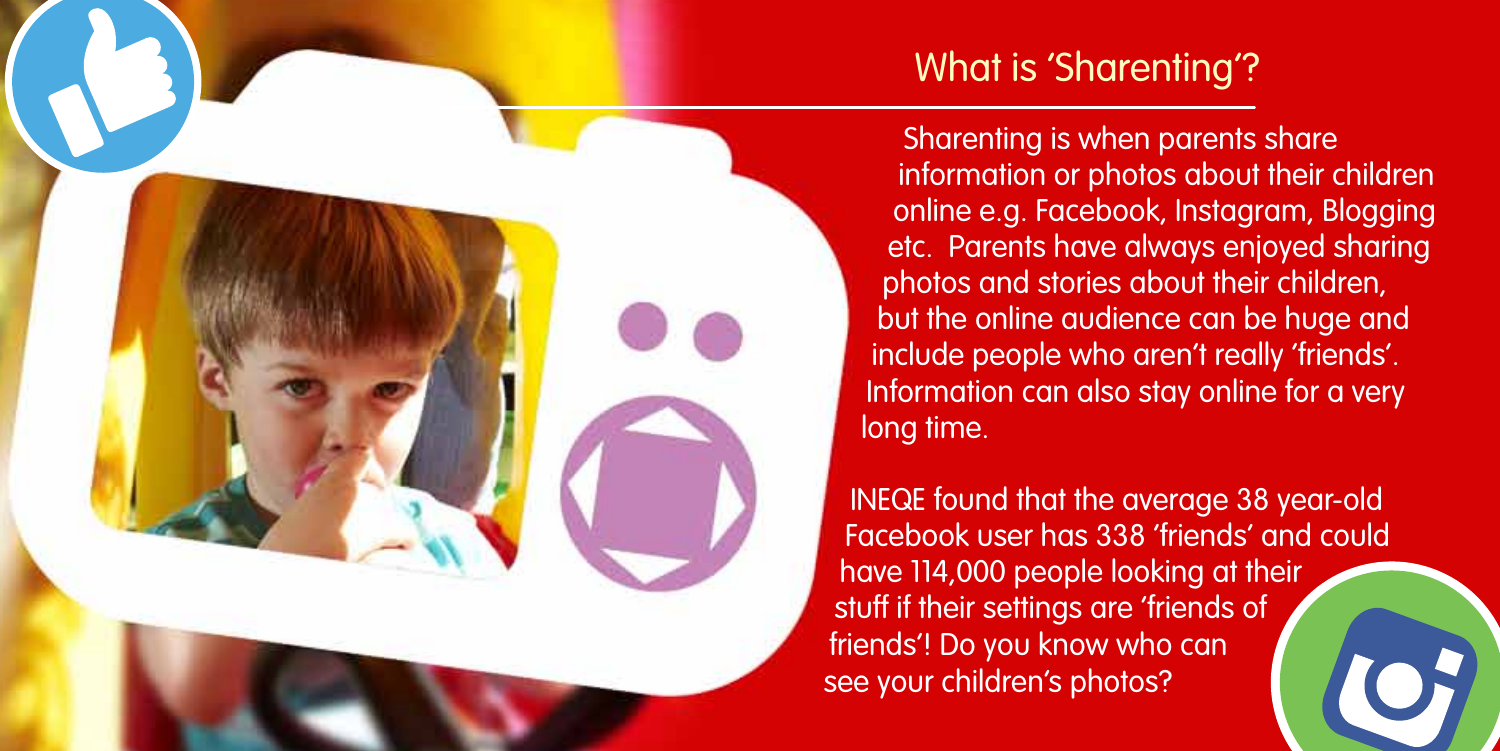# Why do people 'sharent' and what's good about it?

To connect with others such as friends & family to share children's achievements, celebrations or milestones. Parents also sharent to get support when feeling isolated or needing help at any time of the day or night! It's convenient, instant and free\* and connects lots of people all at the same time and can be a great way to keep memories digitally. There are also loads of different communities online that can help parents immediately, without leaving your house! Technology can be fantastic!

The average parent posts over 200 photos of their children every year but the majority don't check privacy settings regularly.

...

Nominet UK



# What are the risks?

Social Media is only free\* in money terms. We 'pay' with our information which creates digital 'footprints'. This information is used by companies or data brokers and one day might affect your child in ways not yet known or understood.

Some photos or stories are not respectful of children's privacy or dignity, especially when parents are frustrated and share content that could shame, embarrass or upset a child. People may also take your photos for other reasons without your knowledge or consent. Some children could be bullied because of what their parents share.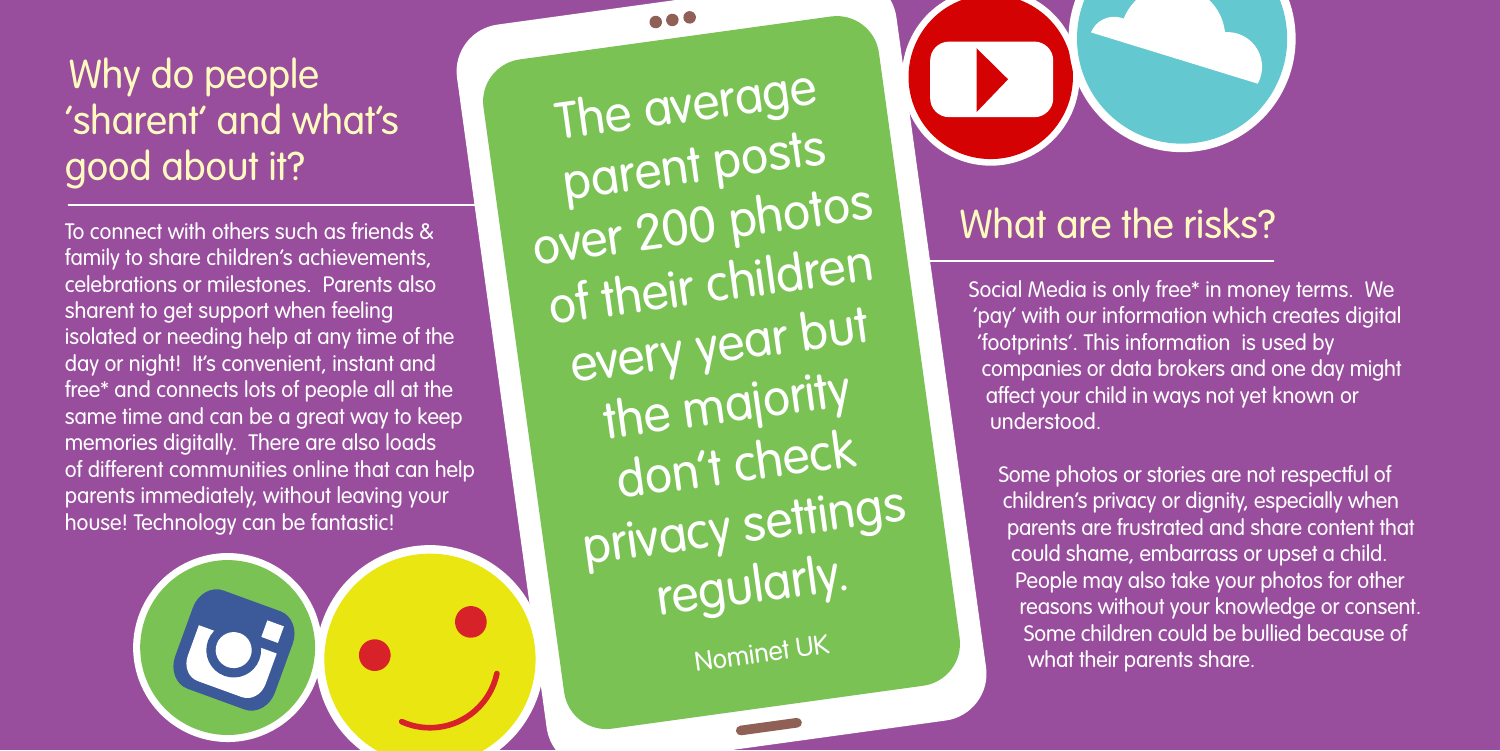

**Do** check your privacy settings and ensure you carefully choose who sees your precious memories. Think about what and how you share and sometimes exercise restraint about what you share.

**Do** think about the future. Do you want your child, their future employer, partner or school mates to see that photo or read that post?

**Do** consider whether you would like that information, photo or video to be shared about you. If the roles were reversed, would that be ok?

**Do** encourage a culture of mutual respect or 'Netiquette' about online behaviour and sharing. This teaches your children good lessons about respect and kindness!

**Do** take particular care when sharing about children who are ill, in hospital or disabled. They are children first, not just 'patients' or 'disabled'. They have the right to privacy and to choose who knows about their health or medical condition. If you are trying to raise funds or awareness, consider using Avatars or sharing anonymously.

**Do** remember children learn from you about what's okay to share online. If they see that anything goes, that won't help with their own boundaries about sharing as they grow up.

**Do** discuss and agree online family privacy rules the same way you talk about other privacy rules such as bathroom or bedroom privacy or helping with getting dressed. It's important to talk about what is or is not acceptable to share online. NSPCC have Family Online Agreements you can use.

**Do** take care with what you post online and remember that your child may one day see what you have written or shared about them. This is kind of like virtual 'eavesdropping' and if you are expressing frustration about being a parent (and yes it can be tough!) just think about how that might be interpreted by your child or other people.

**Do** encourage a culture of consent. If you expect people to ask for your permission to be in their photos, do the same with your own children. Give your children the right to say no, the same way you can distance or 'untag' yourself from other people's photos. Even very small children should be taught about consent and that they have choices about what happens to them.

**www.nspcc.org.uk/preventing-abuse/keeping-children-safe/share-aware/**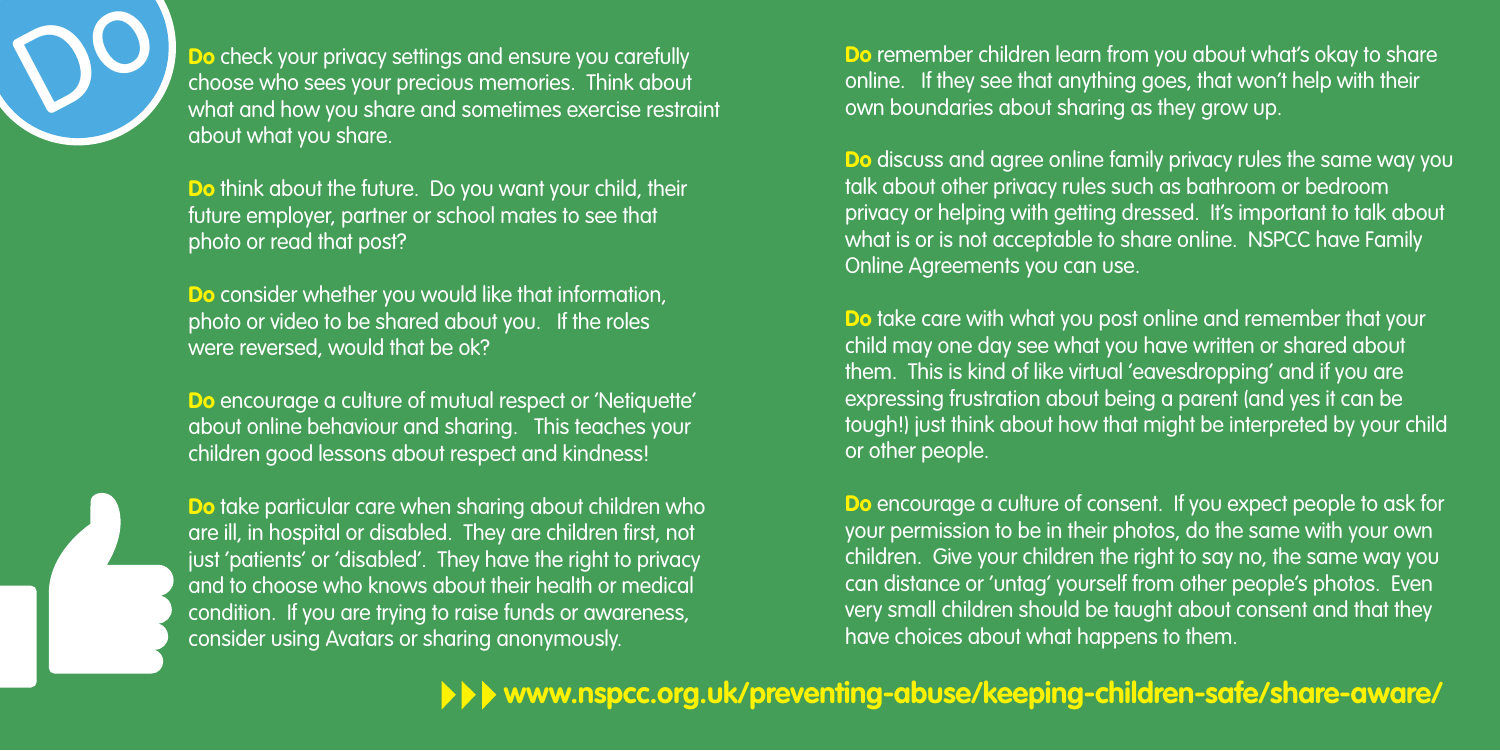**Don't** share anything that could place your child at risk such as their location, school uniform, date of birth, etc. Although these risks are probably low, information can be easily 'stolen' by strangers or predators online. Even innocent and cute photos have been found on paedophile sharing sites.

Don't

'Equally important to

'Equally importenild to<br>the right of the child to

e right of life<br>one day narrate her<br>one day narrate hild

one day national child's<br>one day is the child's<br>own story, is choose never

wn story, is *industry*<br>right to choose the to share the

information at all'

**Don't** share anything embarrassing or private such as sitting on the potty or toilet or being naked/semi-naked regardless of age!

**Don't** share photos or videos of your children in any state of distress e.g. tantrums, being upset or afraid or anything that could breach trust between you and your child e.g. private information that only parents would know.

**Don't** use social media as a way to discipline or shame your child when you have run out of ideas or are frustrated. Taking 'selfies' of their messy bedroom or encouraging your friends to support you by commenting or liking your posts may cause more problems than it solves and may affect trust.

Parenting NI have support online **parentingni.org** or **080 8801 0722**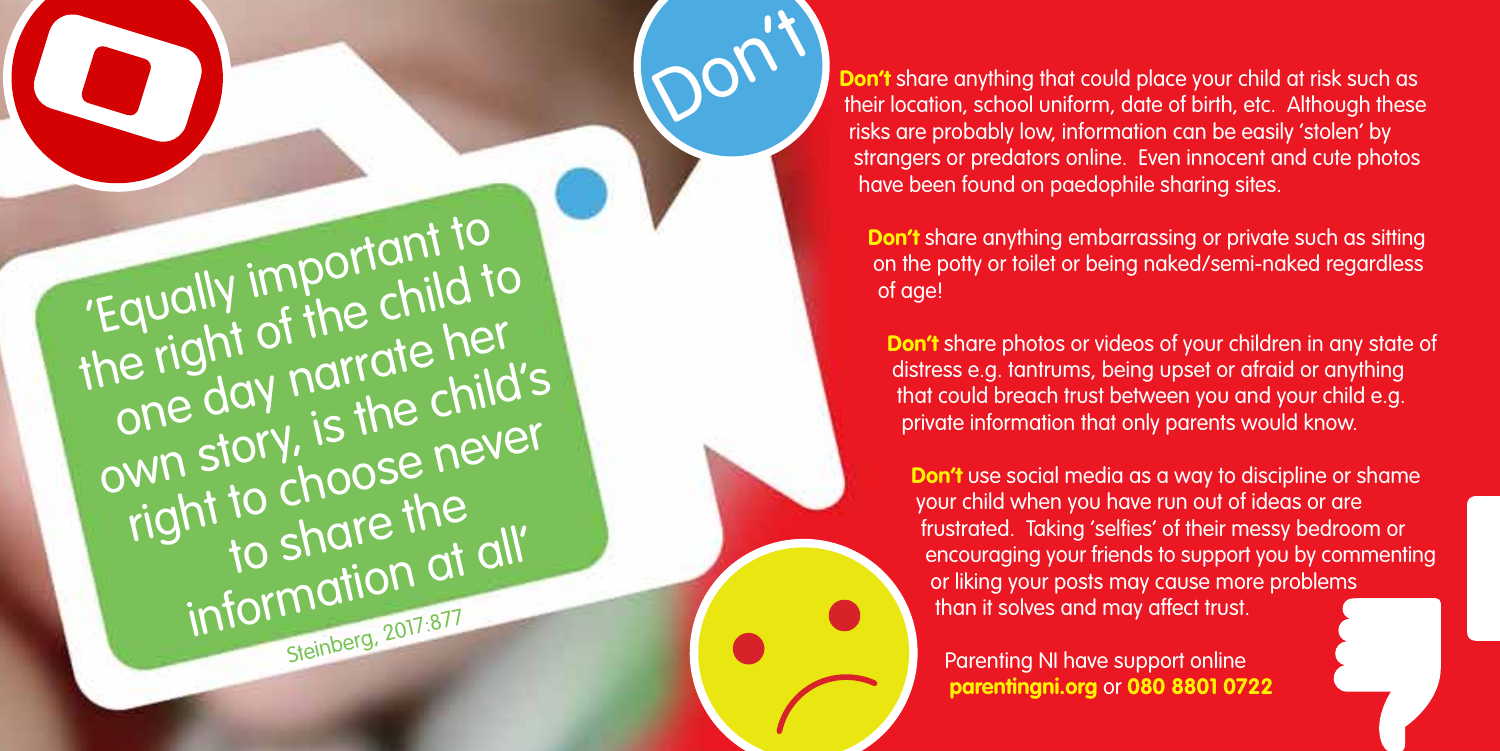### Help and Advice

**02/NSPCC Helpline 0808 800 5002** 'Techy' info and online safety advice **parentzone.org.uk** Making the Internet Work for Families!

**Parenting for a Digital Future • Research & Blogs on Sharenting http://blogs.lse.ac.uk/parenting4digitalfuture/tag/sharenting/** 

**INEQE Video- Sharenting https://www.youtube.com/watch?v=zTK-mQxHf-Y&feature=youtu.be** 

**Cerebra Guide for Parents with children who have Autism or Learning Disabilities:**

**http://w3.cerebra.org.uk/help-and-information/guides-for-parents/ learning-disabilities-autism-and-internet-safety-a-parents-guide/** 

For immediate help or in an emergency call

239 people like this Wiew all 201 comments

**www.thinkuknow.co.uk/parents www.net-aware.org.uk www.internetmatters.org www.saferinternet.org.uk www.childnet.com https://h2bsafetycentre.com/**